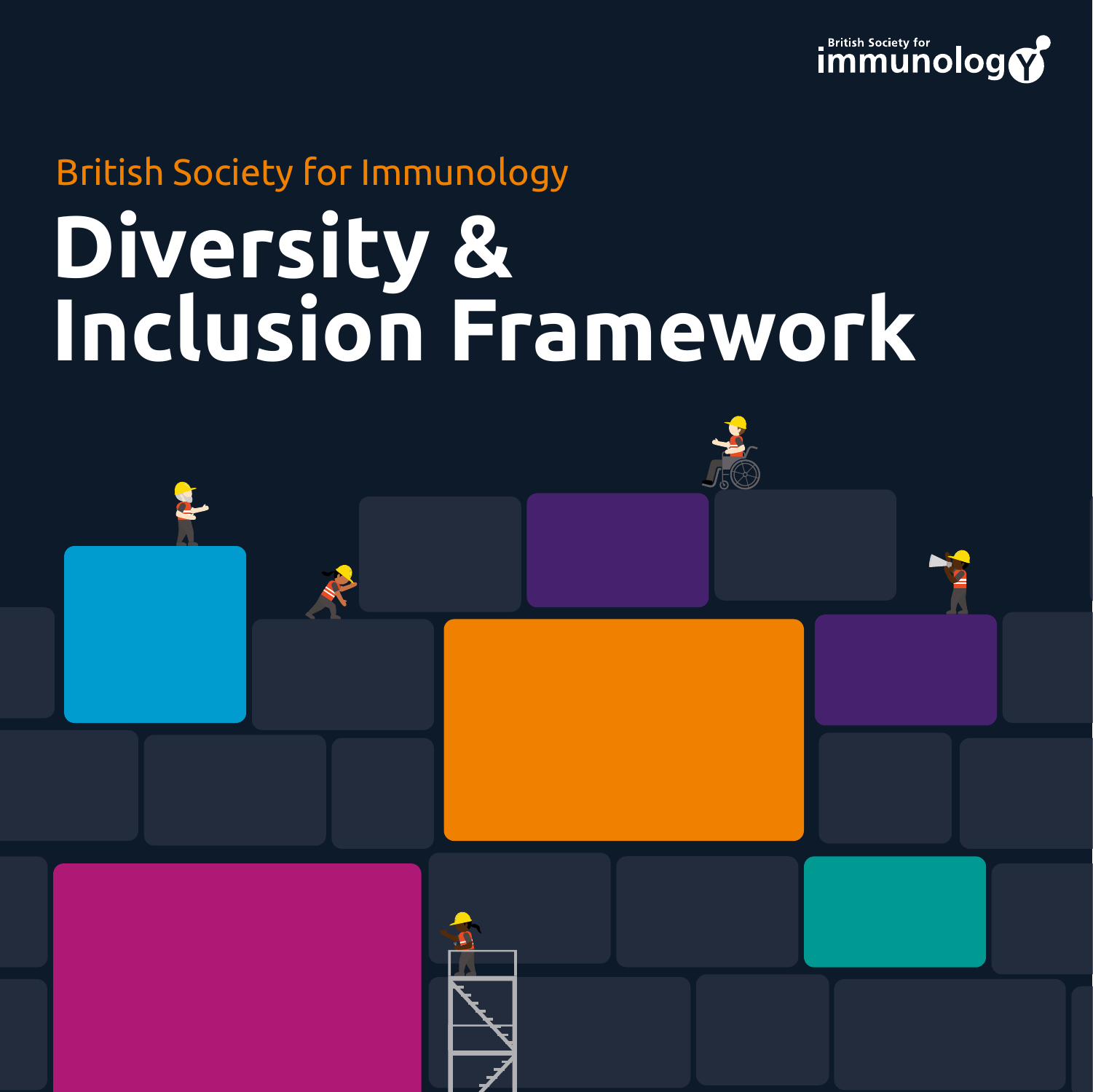ESSE XXXXX

Equity, diversity and inclusion (EDI) is vital to the future of immunology and of the BSI.

Immunology has the potential to deliver huge health benefits for society, but it can only change the world for the better with deliberate action towards a fairer, more inclusive field.

Our diversity and inclusion framework aims to showcase our renewed commitment to ramping up our EDI efforts to foster a culture within immunology that ensures fair treatment and opportunity for all.

To us, 'diversity' means appreciating, respecting and embracing all the unique characteristics that make people who they are, and 'inclusion' is about creating an environment in which people feel welcomed and valued. All those working in immunology, irrespective of age, gender, ethnicity and any of the other infinite factors that distinguish individuals from one another, belong in our BSI community.

We know that we must continue to make progress in EDI, and it is through this two-way conversation with our members that we have developed our first diversity and inclusion framework. With it, we are renewing our commitment to building a fairer, more inclusive immunology community in which opportunities are within reach to the broadest range of people.

To realise our vision of better health for all through immunology we need to build a fairer, more inclusive immunology community, with and for our members.

**… can change the world for the better.**

| Defients to global rieatur. However, for<br>immunology to unleash its full potential<br>and maintain the incredible transformation<br>we've seen in recent years, we must move<br>forward in our journey to becoming a truly<br>diverse and inclusive community.<br>For many years, we have worked hard to<br>open the doors of immunology and show<br>that it can be a fulfilling career path for<br>everyone. Our starting point has always<br>been listening to our community. | witt serve as pittars for the future. Duituing<br>on those, we have begun working on focal<br>areas presented here and on ways to<br>further integrate EDI within the Society. Our<br>diversity and inclusion framework begins<br>our long-term plan of action in this area<br>which, together with the support from our<br>community, will enable a fair and equal<br>working environment and better health for<br>all through immunology.<br>Professor Arne Akbar,<br><b>BSI President</b><br>Dr Doug Brown,<br><b>BSI Chief Executive</b><br>$\bigcirc$ |                                                                                          |                                                                                          | <b>Better health for all</b><br>through immunology                                                |                                                                  |                                                                         |                                                                            |
|-----------------------------------------------------------------------------------------------------------------------------------------------------------------------------------------------------------------------------------------------------------------------------------------------------------------------------------------------------------------------------------------------------------------------------------------------------------------------------------|------------------------------------------------------------------------------------------------------------------------------------------------------------------------------------------------------------------------------------------------------------------------------------------------------------------------------------------------------------------------------------------------------------------------------------------------------------------------------------------------------------------------------------------------------------|------------------------------------------------------------------------------------------|------------------------------------------------------------------------------------------|---------------------------------------------------------------------------------------------------|------------------------------------------------------------------|-------------------------------------------------------------------------|----------------------------------------------------------------------------|
|                                                                                                                                                                                                                                                                                                                                                                                                                                                                                   |                                                                                                                                                                                                                                                                                                                                                                                                                                                                                                                                                            |                                                                                          | We want to show<br>that immunology<br>can be a fulfilling<br>career path for<br>everyone | We want to<br>achieve a fair and<br>equal working<br>environment,<br>accessible to all            | We believe in<br>transparency<br>around EDI data<br>and progress |                                                                         |                                                                            |
|                                                                                                                                                                                                                                                                                                                                                                                                                                                                                   |                                                                                                                                                                                                                                                                                                                                                                                                                                                                                                                                                            |                                                                                          | We collaborate<br>with partners to<br>accelerate progress                                | We support<br>our members to<br>overcome the<br>challenges they<br>face in their<br>working lives | We empower the<br>next generation of<br><b>immunologists</b>     | We support our<br>members in turning<br>their EDI ideas into<br>reality | We celebrate the<br>achievements of BSI<br>members from all<br>backgrounds |
|                                                                                                                                                                                                                                                                                                                                                                                                                                                                                   |                                                                                                                                                                                                                                                                                                                                                                                                                                                                                                                                                            | We provide a<br>safe and inclusive<br>platform for all<br>those working in<br>immunology | We work<br>hard to ensure<br>opportunities are<br>within reach to all                    | We are passionate<br>about raising<br>diverse voices in<br>immunology                             | We believe in two-<br>way conversations<br>with our community    | We know that<br><b>EDI</b> is everyone's<br>responsibility              |                                                                            |

XXXX IXI

# **beta** all **blogy**

Providing a safe and open platform for all those working in immunology is at the core of our mission. Through enacting the diversity and inclusion goals set out in our current strategic plan, we believe we can bring our immunology community together and change the world for the better.

The immense passion and dedication we see in all of our members has played a critical role in advancing our understanding of the immune system and delivering real benefits to global health. However, for immunology to unleash its full potential and maintain the incredible transformation we've seen in recent years, we must move forward in our journey to becoming a truly diverse and inclusive community.

# **A diverse and inclusive immunology environment…**

The British Society for Immunology is an inclusive and ambitious community. We act as a focal hub for the immunology community, supporting and empowering immunologists to drive forward scientific discovery and application together and ensuring society is aware of the significant positive impact that immunology research has on human and animal health.

> In our new framework, you will find highlights from our established work which will serve as pillars for the future. Building on those, we have begun working on focal areas presented here and on ways to further integrate EDI within the Society. Our diversity and inclusion framework begins our long-term plan of action in this area which, together with the support from our community, will enable a fair and equal working environment and better health for all through immunology.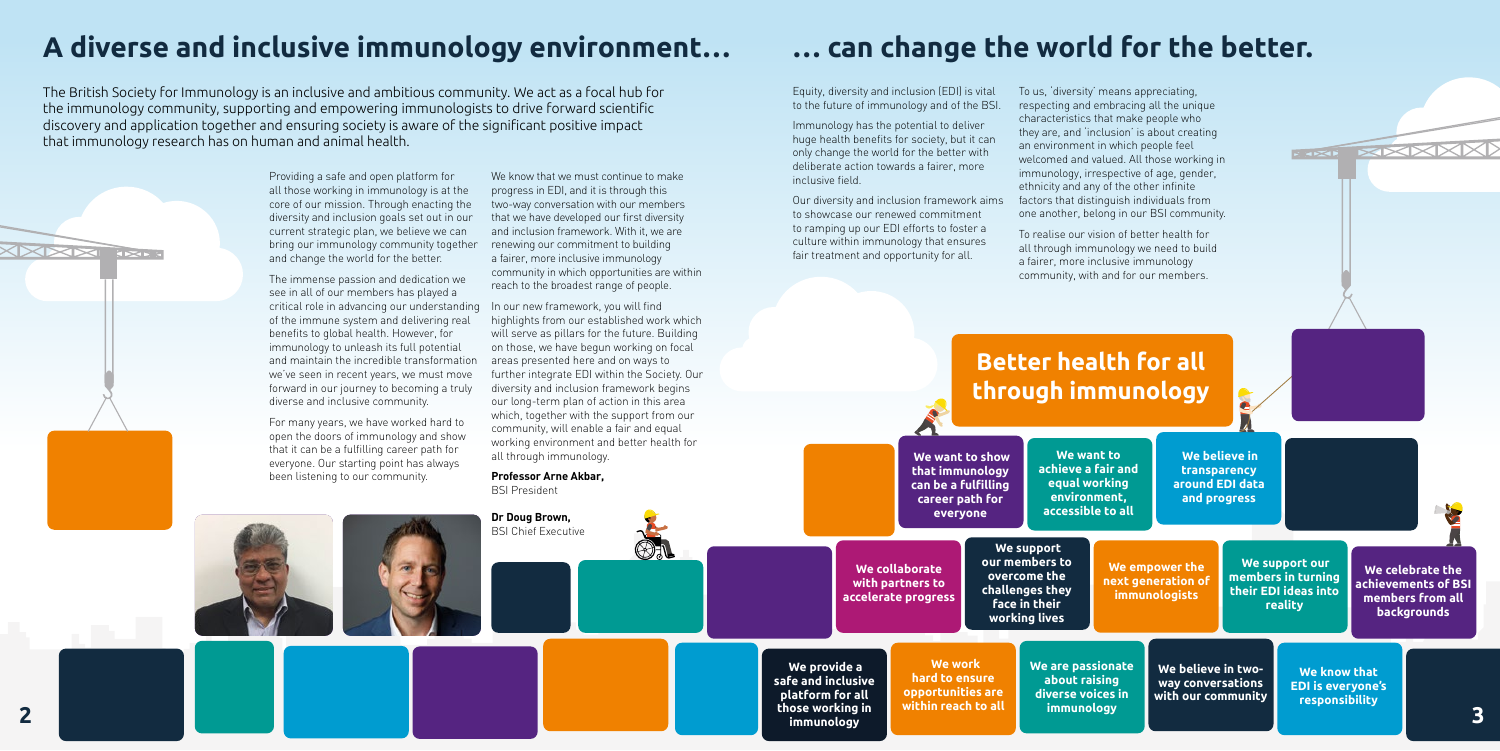Building a fairer, more inclusive immunology community has been an important focus for us for many years. We work with and for our members to proactively integrate equity, diversity and inclusion in all aspects of our work, both internally and externally.

We strive for EDI in many ways, some of which we have highlighted in this document. However, we know we must do more.

# **The Society's journey so far…**

Our aim is to foster a culture within the field of immunology that ensures fair treatment and opportunity for all.

By aligning our current activities with our EDI goals and collaborating with our members to develop an effective plan of action, we commit to ramping up our EDI efforts. Here, we showcase some of the existing projects we will build on with this framework and celebrate the achievements and progress made to date.



# **Representation matters**

We aim for our committees to represent a diverse range of backgrounds and have individuals from different career grades, immunology sectors and locations in the UK.

The BSI is here to represent all those who work in immunology, irrespective of age, gender, ethnicity and any of the other infinite factors that distinguish individuals from one another.

Our committees are vital in leading our work. They make numerous decisions about how the Society is run, what activities we focus on and what support we provide to members. We always strive for diversity within our committees to make sure that everyone's views are represented. We encourage nominations from across the spectrum of our membership and ensure voting is accessible so that representatives are elected fairly.



# **Opportunities within reach to all**

Our events programme seeks to unite our membership in their passion for immunology. Through a variety of meetings, both virtual and in-person, we facilitate exchanging ideas, establishing collaborations and finding inspiration.

We are proud to offer an opportunity for immunologists to come together at our flagship event, the BSI Congress. During the pandemic, we pivoted to offer a fully virtual conference in 2020 and a hybrid Congress in 2021 to enable the immunology community to continue to connect and have meaningful interactions.

We have worked hard to achieve the current level of diversity in our committees, but we know we need to do more. Diversity is about more than just gender. We know that it is only by including people with different backgrounds, experiences and perspectives that we can facilitate effective decision-making and problemsolving to drive innovation. This is essential to the work of the BSI and our committees.

**We will widen representation beyond gender in our committees, events and other activities. FUTURE IM**<sup>S</sup>

### **Ensuring that the BSI Congress is accessible to all is extremely important to us.**

By making this event accessible to as wide an audience as possible, we ensure everyone can make the most of the opportunities available. For example, making vital connections, presenting and getting feedback from peers can lead to new projects, papers and collaborations, all advancing the careers of our delegates.



A particular highlight of our Congress is the 'Bright Sparks in Immunology' initiative. We offer PhD students and postdocs the chance to showcase and discuss their research ideas in a friendly atmosphere, as well as providing them with the experience of presenting their work to a large audience. This is incredibly important to our mission to support the next generation of immunologists.



# **In 2019, we rolled out new initiatives to further increase the accessibility of BSI Congress.**

ESSE XIXXXX

We established a carers' grant to enable those with carer needs to attend. The scheme helps cover the cost of care arrangements during the meeting, for example, to look after children or older members of the family. We were proud to award ten grants in this pilot scheme which we continue to offer at future Congresses and have subsequently expanded to our Regional & Affinity Group conferences. At Congress, we have also trialled providing significantly subsidised crèche facilities to care for children in addition to other provisions already in place, such as breastfeeding facilities, prayer rooms and a quiet space.

**We will continue to keep diversity and inclusion at the forefront when planning our events and activities to ensure they are accessible to diverse audiences. Find out more on page 11.**



*"BSI has provided an excellent series of events and had an excellent public profile in the past year, providing great support for the membership."*



**4 5** All applications for opportunities within roles, committees and other volunteering positions, are treated fairly and on the basis of relevant merits and abilities. We will do our utmost to ensure we attract candidates from a wide demographic spectrum by reviewing and further focusing our recruitment efforts on equity, diversity and inclusion.

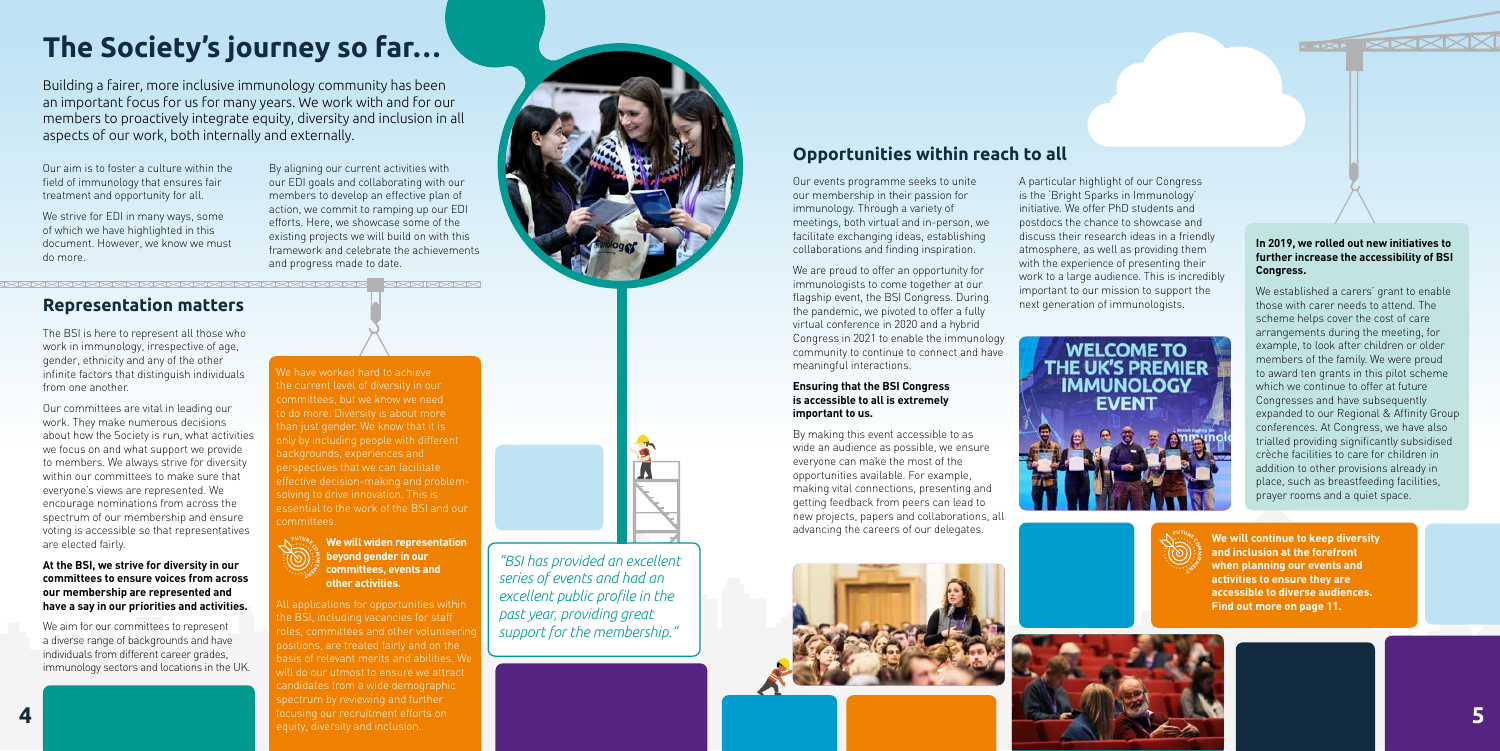# **Raising visibility**

We are passionate about raising diverse voices in immunology. The BSI recognises, supports and champions different communities by providing a platform for their ideas, experiences and achievements. By giving underrepresented groups a loud voice, we can learn and better appreciate the unique issues faced by others.

# **#BlackInImmuno**

In November 2020, we supported Black In Immuno Week, a week-long celebration organised by a collective of Black immunologists and allies to showcase, amplify, support and connect Black immunologists. The Society makes regular donations to aid the planning and promotion of the week and future activities such as the development of 'Black In Immuno Hub', the first database of worldwide Black researchers in immunology.

We also contributed by raising the voice of Black immunologists from the BSI community by sharing their work and experiences through short profiles on our social media channels.



# **#WomenInImmunology**

For many years we have supported the International Women's Day initiative. To mark this day in March 2021, we developed a social media campaign to recognise and celebrate women's contributions in the field of immunology with a spotlight of some of the editors of our official journals.

> **F** $\bigcirc$ **IM**<sup>2</sup>**E**

**R** 

Building on the communications from previous years, we created animated graphics highlighting why they chose a career in science, why gender equity in science is important to them and their advice for women and girls looking to have a career in science.

The BSI is not alone in the fight for equity within the scientific community. By working together with our members and other organisations we aim to accelerate progress in this area.

*"Initially I was not really aware of Black In Immuno Week, so I'm grateful to the BSI for highlighting and promoting this event. It is becoming clearer that there is a need to highlight the contribution of underrepresented groups within STEM, so Black In Immuno Week provided an opportunity to promote, inspire and to engage with Black immunologists all around the world."*

We support external initiatives such as the All-Party Parliamentary Group on Diversity and Inclusion in STEM's inquiry on 'Equity in the STEM workforce'. As an official sponsor of the group, we consulted with our membership's Forum on the challenges faced by underrepresented communities in joining and staying in the UK's STEM workforce. Our response set out key recommendations to promote the inclusion and progression of these communities in our sector, including better data collection and COVID-19 recovery, which helped shape the report published in July 2021.

We are also signatories of the Royal Society of Chemistry's joint commitment for action on inclusion and diversity in publishing, which brings together 42 publishing organisations in a collaborative effort to drive positive culture change within scholarly publishing.



Dr Donald Palmer, BSI Education & Careers Secretary (2020–2024)



We are members of the Royal College of Physicians' 'Inequalities in Health Alliance', a coalition of organisations who campaign for a cross-government strategy to reduce health inequalities.

In addition to specific campaigns, we are committed to embedding diversity and inclusion in all of our communications. We use inclusive language based on best practice from specialist organisations, choose magery that accurately represents our diverse communities and share our activities through a range of channels to promote and attract diversity while inspiring current and future generations.

**We will continue to show that immunology can represent a fulfilling career path for everyone, while recognising the contributions and challenges of underrepresented communities. Find out more on page 9.**

# **Together towards a common goal**

### **We collaborate with others in the sector to achieve a fair and equal working environment, accessible to all.**

In addition, we are part of the Royal Society of Biology's EDI working group where we meet regularly with other societies to discuss best practice for fostering increased diversity and ways of working together as a life science community to ensure an inclusive working environment.

**We know that many of our members actively work towards diversity and inclusion, and we strive to support their efforts.** 



To further encourage and support our members' endeavours, in April 2021 we launched a scheme to fund activities and events that promote diversity and inclusion across immunology and the wider biomedical sciences. We were proud to award seven ambitious and inspiring activities with our first round of the BSI Equality, Diversity and Inclusion activity grant scheme. Turn to page 10 for more information.



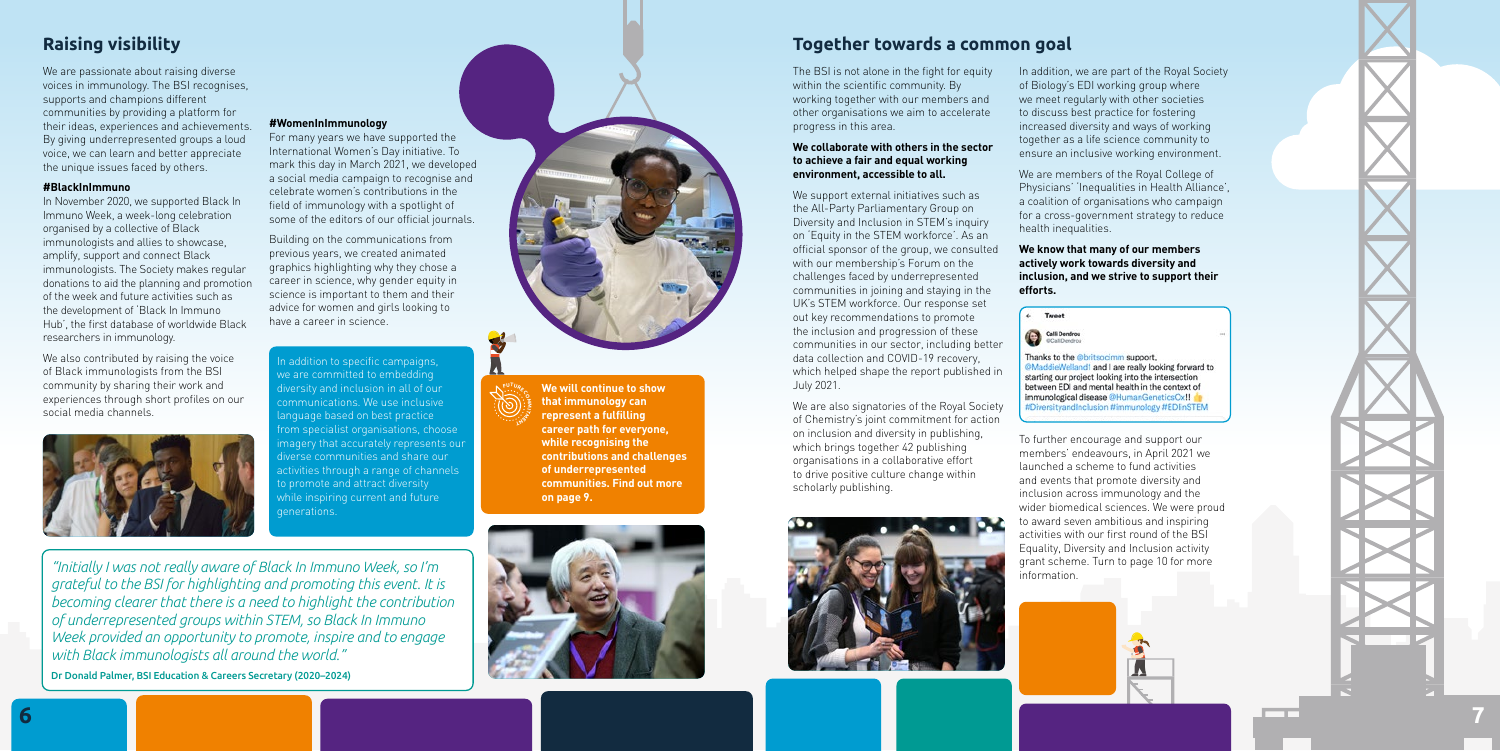# **Taking positive action**

In the move towards a fairer and more inclusive immunology community, meaningful change requires action.

# **We commit to tackling inequity and fostering a culture within immunology that ensures fair treatment and opportunity for all through deliberate action.**

In the next few pages, we outline some of the ways in which we will step up to this challenge.

# **Next steps to fulfil our mission**

Immunology needs more diversity and inclusion to continue to thrive. Embedding equity, diversity and inclusion in all our activities is one of the cornerstones of our new five-year strategic plan to drive scientific discovery and to make a positive impact on health.

# our community

The BSI represents a strong and vibrant community of immunologists from different socio-economic backgrounds. demographics, career grades, sectors and geographical locations. There is a huge amount of diversity in our membership that we want to further recognise, support and celebrate.

Successful mentoring meets the unique needs of individual mentees. To pave the way towards greater retention of underrepresented groups through the career pipeline, we will establish a bespoke mentoring initiative to support immunology MSc students from diverse backgrounds.

A crucial part of our mission is to enhance collaboration within immunology and establish fruitful connections among our members. Our aim is to provide a safe and inclusive platform for all immunologists to engage with others and share alternate viewpoints and experiences, all of which contributes to personal and professional growth.

## **Mentoring plays an important role in supporting career development.**

Our popular mentoring scheme has received exceptional feedback from both mentors and mentees. It is based on a two-way relationship between early career immunologists and more senior members working in different institutions. This is an important differentiating factor from other mentoring programmes as it facilitates openness and transparency when sharing different working practices, in turn building a more positive research culture.

# **With our mentoring programme, we aim to equip the next generation of immunologists with a toolkit to navigate and advance through the career pipeline.**

# **Increasing networking opportunities is also an important avenue for creating an inclusive and uplifting platform**

**for immunologists.** Working with our committees and Regional & Affinity Groups, we will identify opportunities, develop networks and host events to enable underrepresented groups to interact and form connections.

Through these initiatives, we hope to empower and elevate diverse communities and play our part in removing obstacles in career progression.



*"It has expanded my network, provided me with new and fresh perspectives and enhanced my professional development."*

Dr Julie Worrell, mentee in the BSI 2020 mentoring scheme

With this framework, we are renewing our commitment to building a fairer, more inclusive immunology community. Our starting point has, and will continue to be, an open and honest two-way dialogue with our members about the issues they face in their lives as immunologists. Through this continuous communication, we have begun setting a long-term plan of action for diversity and inclusion at the BSI.

EDI covers a vast range of interconnected areas that are vital to the future of immunology. Here, we highlight some of our future focal areas that will build on our current activities and the wellestablished lines of communication with our membership.

# Careers at Prolmmune

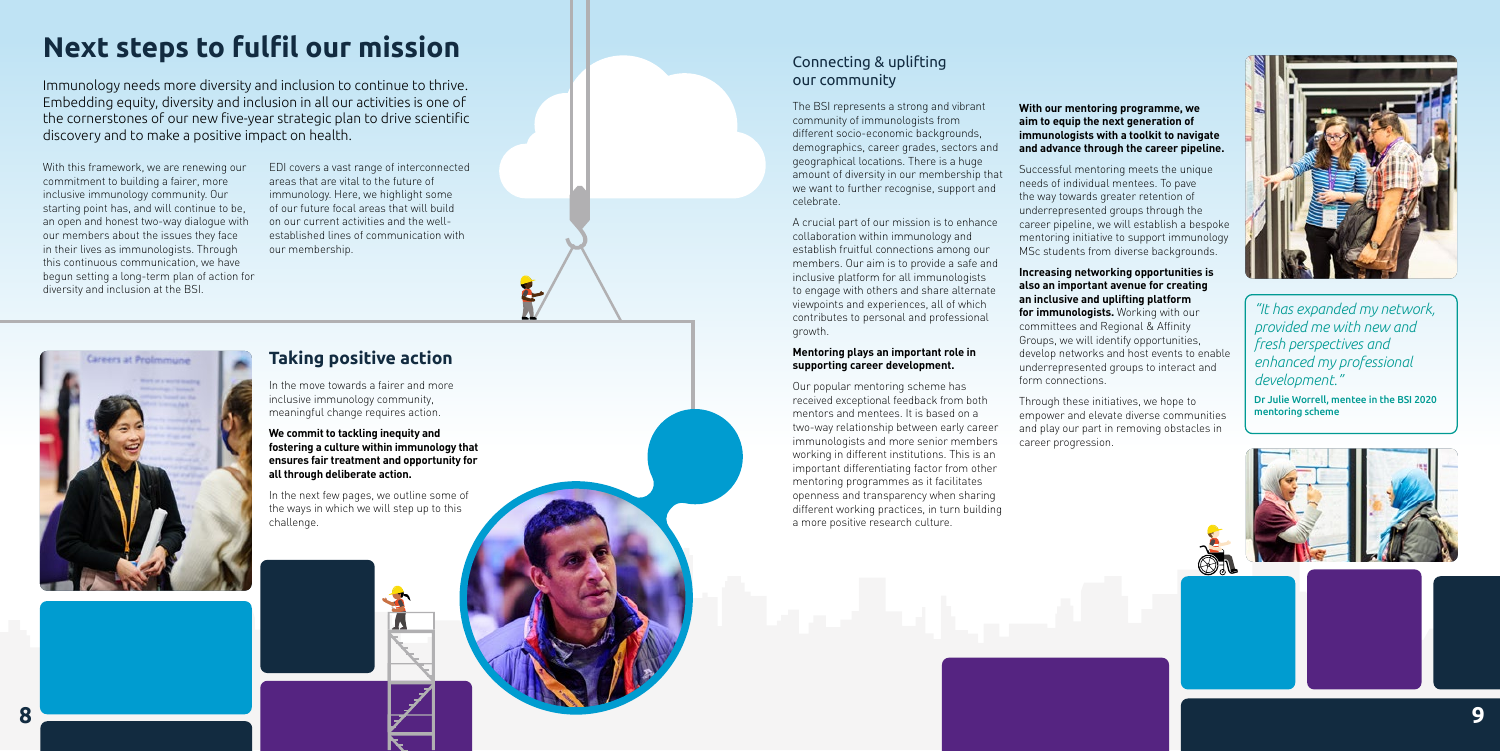# Recognising & supporting efforts

Our members carry out significant work to increase diversity and create a fairer and more inclusive environment for immunology. These efforts don't go unnoticed by the Society – the BSI tremendously values the time and energy they spend to move the needle in this area.

Firstly, we want to further support our members in turning their ideas to create a positive impact in our community into reality. With this in mind, we recently established our EDI activity grant scheme to help fund activities and events that promote diversity and inclusion across the immunology community and the wider biomedical sciences. We will continue to run and expand this scheme in the coming years.

Secondly, we are eager to recognise and highlight exceptional immunologists actively promoting a more diverse, fair and inclusive immunology community. As part of the new BSI award schemes celebrating the contributions of diverse members to different areas, we will reveal a new prize for BSI members for their EDI work, encouraging our community to continue removing barriers and driving this meaningful change in this area forward.

After the first round of grant applications. we were immensely proud to fund a range of ambitious and inspiring activities that aim to accelerate culture change, promote visibility of EDI and solve challenges faced by the immunology community and the wider world. We provided funding for a range of initiatives including a project to decolonise and diversify some immunology units on a university curriculum, a dedicated support network for improving psychological safety, and an Honoraria for Black speakers and other underrepresented ethnic groups to recognise their work outside of research. Find out more about the projects funded in the pilot scheme here: www.immunology. org/BSI-EDI-grant.



## **Inspiring EDI activities from BSI members**

We are also expanding our financial support to those attending BSI Regional and Affinity Group conferences. We are proud to be making a significant investment to provide travel grants to attend these events and cover the cost of care arrangements during those meetings through **new grant schemes for our membership**.

# Maximising inclusivity & accessibility

We will consolidate the accessibility measures already in place for our events and BSI Congress so that different voices and experiences can be shared and heard louder than before. Every immunologist, no matter who they are or where they come from, belongs in our community and as part of it, should be able to take advantage of the many benefits of our activities without difficulty.

We look forward to funding more initiatives to accelerate culture change within immunology. More details on the scheme: www.immunology.org/BSI-EDIgrant.

We will continue to keep diversity and inclusion front-of-mind when considering the location, timing and facilities for BSI activities. We will work hard to ensure that event facilities are accessible for people with disabilities. We will also review the possibility of future hybrid online options for BSI events.

### **We will scale up our offering in our wider events programme to aspire for the maximum level of inclusion.**

This will be in addition to initiatives already in place, such as the carers' grant for BSI Congress delegates and our grants to support travel costs to scientific conferences.



It is only by removing barriers that prevent or hinder attendance of diverse groups that we can ensure our meetings drive collaboration and innovation to their full potential.



From the second it was mentioned, the BSI have been incredibly open to helping us @TheSTEMvillage to platform LGBTQ+ researchers. They're a society that really mean it when they say they want to promote diversity, equality and inclusion

(1981 Congress & Events @bsicongress - 28 Nov 2021) We hope you all enjoy #BSI211

If you have any feedback or any ideas what more we could do to promote Requality, Rdiversity & Rinclusion in future years, we'd love to hear from you. Tweet us or email congress@immunology.org **Owner this through** 



immunolog V





# **The 'Decolonising and diversifying the immunology curriculum' project**

In the summer of 2021, supported by a BSI Equality, Diversity and Inclusion activity grant, Dr Bronwen Burton and Dr Caroline McKinnon ran their first decolonising and diversifying project on the biomedical curricula at the University of Bristol. They employed undergraduate students to review material from Year 1 and Year 2 units with significant immunology content with the aim to identify opportunities to diversity the content and highlight areas of good practice. The detailed reports produced led to thoughtful reflection and discussions with the university staff resulting in constructive changes to the curriculum.

They have now secured external funding to expand this project to review further units. The BSI is proud to support this important project that will address structural inequalities in immunology and lead to long-term positive change for the next generation. Find out more: www.immunology.org/decolonising-theimmunology-curriculum.

**11**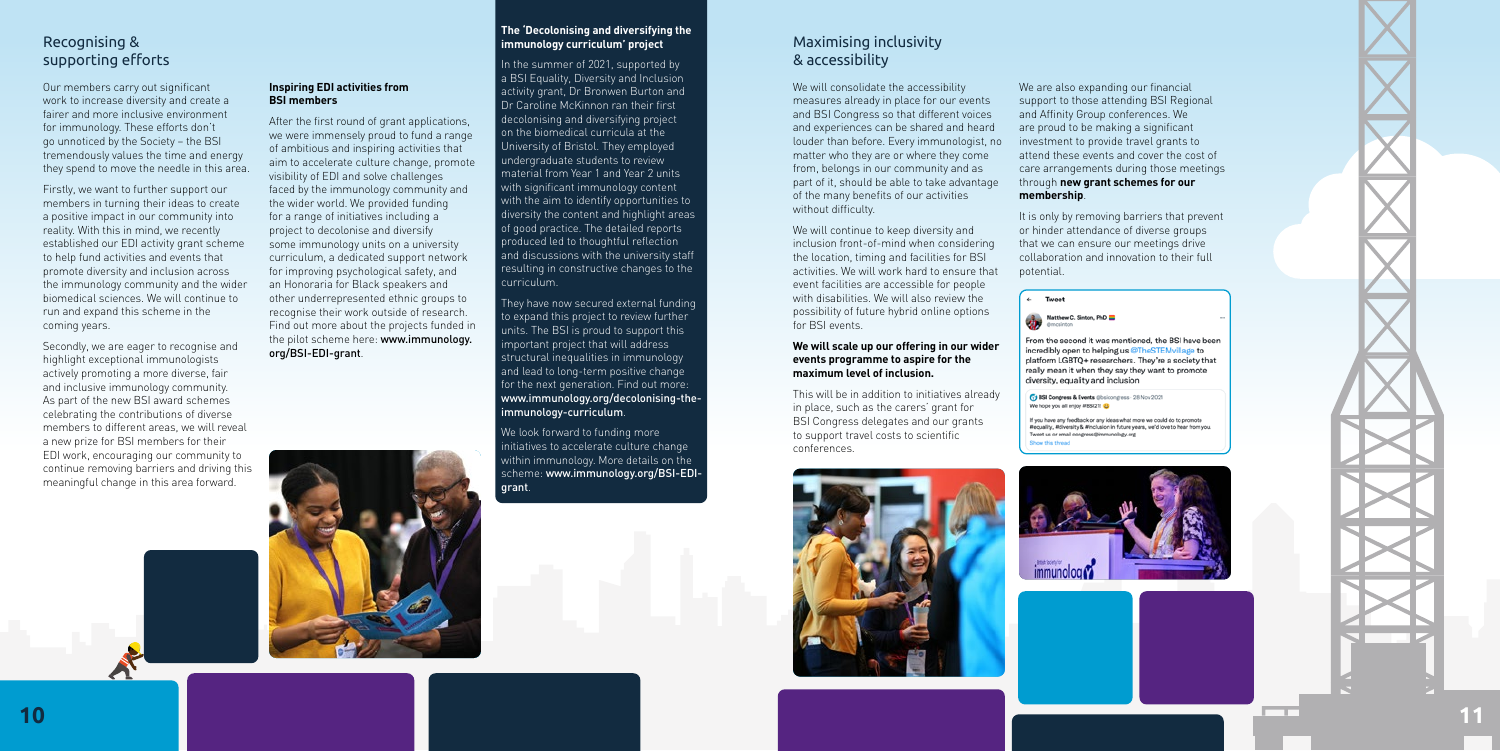# **Building a platform to learn and grow together**

We commit to collaborating closely with our members and wider community to raise the bar for EDI in immunology based on open and honest two-way conversations. Our aim is to engage with people from different backgrounds, experiences and perspectives to support innovation and research through a diversity of ideas. Including more diverse voices in every aspect of the organisation will enable us to better understand and represent the community's needs and increase excellence in immunology.

# In particular within the BSI…

It is vital that EDI is embedded into every aspect of the BSI's work and that the responsibility to build a fairer, more inclusive immunology community is shared by all members and staff of the Society.

Diversity and inclusion will be considered from start to end of every activity. To further incorporate EDI into our way of working, **we will establish diversity leads in every BSI committee and provide appropriate training for Society representatives** 

**and staff.** We can only enact a positive shift in organisational culture if everyone understands their duty in supporting diversity and inclusion at the BSI.

We will accelerate progress and enhance our EDI efforts by working in partnership with committed organisations and initiatives that share our values and objectives. Our current partners are instrumental in the delivery of our mission, and they span different areas of our work.

A crucial aspect for successful diversity policies and practices within the organisation is proactive communication, with and for our members. **We will ensure that there are functional systems in place to seek and understand the opinions and perspectives of our members.** This will include running EDI focus groups with membership to inform our activities and maintaining a focus on EDI issues at our Forum, the Society's 'think tank' representing all sections of our membership.

Through the BSI's wide-reaching communication channels, **we will amplify diverse and underrepresented voices in the immunology community,** showcasing and celebrating their work while providing a platform to highlight their lived experiences and the barriers they face. Our efforts to spread their stories and encourage our members to share them with their networks will turn a spotlight on these vital topics, enabling authentic discourse and meaningful change within our community.



# And in collaboration with valued partners…

Looking at our policy work, we are a sponsor of the important work of the All-Party Parliamentary Group on Diversity & Inclusion in STEM. In publishing, we cement our commitment for action on inclusion and diversity through the Royal Society of Chemistry's collaboration of over 40 publishing organisations. We are also proud strategic partners of the Royal Society for Biology, participating in their EDI working group as well as joining up on public engagement and careers.



Partnership work is an essential catalyst of EDI. Strong collaborations bring everyone a step closer to their purpose by combining resources, broadening reach and learning from one another. Together we can achieve a fair and equal working environment, accessible to all.

Over the coming years, **we will identify new partners with similar goals and foster new strategic relationships to achieve our objectives.** Importantly, we will continue to support initiatives such as International Women's Day and Black In Immuno Week, and proactively get involved in other endeavours that instigate positive change in immunology.

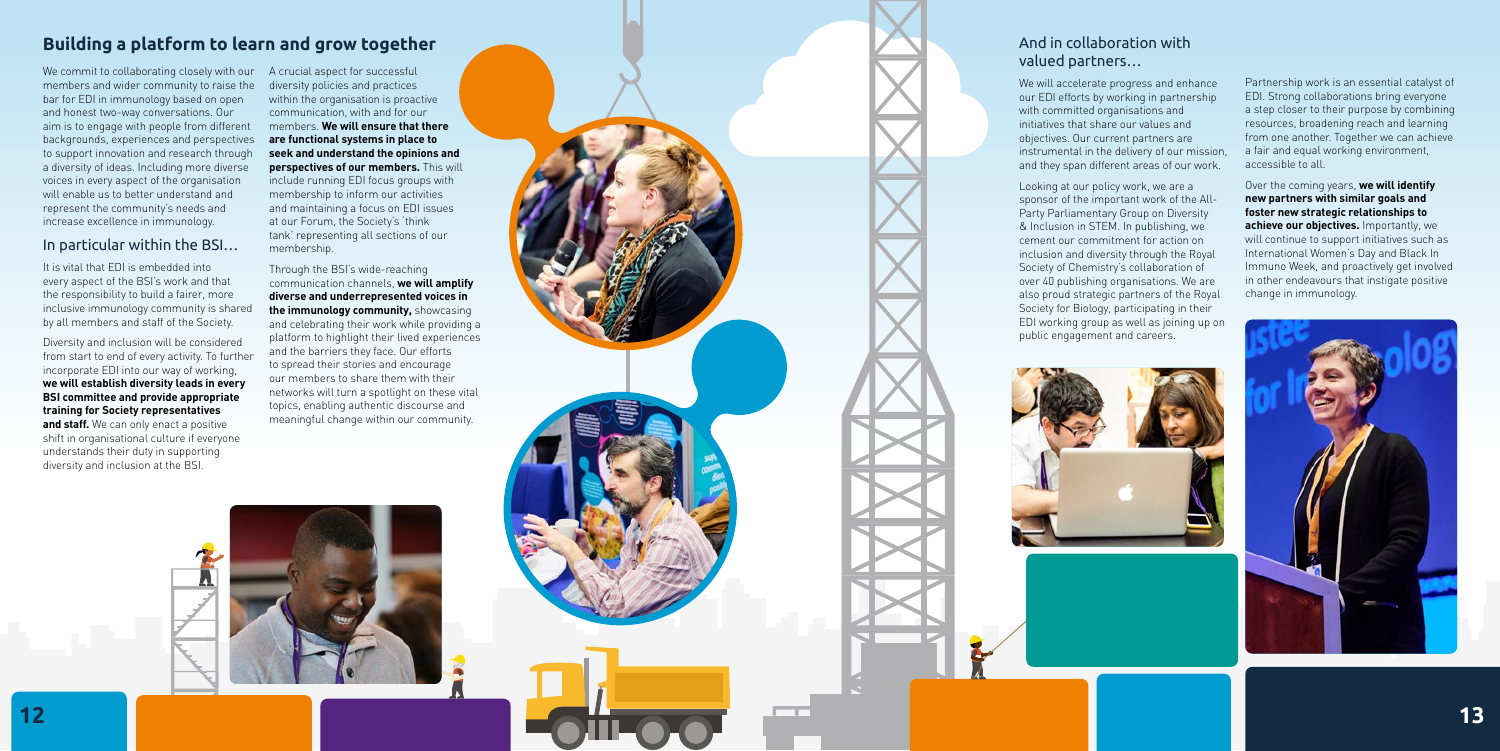# **Tracking our progress openly**

Using an evidence-based approach to maximise the impact we make for immunology, **we will begin by capturing relevant diversity data from our membership and key activities.** This will help us identify where we are successful, where there are gaps in our work, address inequalities and facilitate specific adjustments in areas most in need.

Setting an ambitious long-term plan for diversity and inclusion at the BSI is only the first step. For this framework to be a positive force for change within immunology, we also commit to monitoring, reviewing and regularly revisiting the effectiveness of our activities and policies.

An indispensable pillar of a productive diversity and inclusion framework is transparency around EDI data and progress.



**We will continue to be open and honest about our progress on diversity – reviewing our impact and reporting on data on an annual basis.** We will also make sure that EDI is a prominent feature within our upcoming immunology careers review, so we can better understand how these factors affect the challenges and enablers

> We will report on our progress on a regular basis and continue to listen to the emerging challenges and opportunities of our diverse membership.

of a career in immunology.

In addition to ongoing consultations with our membership, **we will also seek feedback from external experts**, ensuring that independent, knowledgeable assessment is fed into our commitment to

We believe in an open and honest dialogue with our members about the issues they face in their lives as immunologists. If you have questions, comments or feedback on this framework or diversity and inclusion matters, we would love to hear from you. Please contact us at **inclusion@immunology.org**.



enact positive change in immunology. By measuring how well we are tracing the course set and gauging the distance from where we started, we will avoid being complacent and make sure we are focusing our efforts on any areas of work that might



fall short.

Our diversity and inclusion framework has been developed in consultation with the BSI Board of Trustees and thanks to the helpful discussions with our membership's Forum. Our committees will work with BSI staff to deliver this framework and apply the principles of EDI in every aspect of the organisation.

# **Delivering our promise to you**

We hope that this framework strengthens everyone's commitment to EDI and encourages our wonderful members to continue their inspiring efforts towards a fairer, more inclusive world of immunology.

Thank you to all members and partners for their ongoing support, engagement and enthusiasm for our Society and its activities.





# Our open-door policy



**14 15**